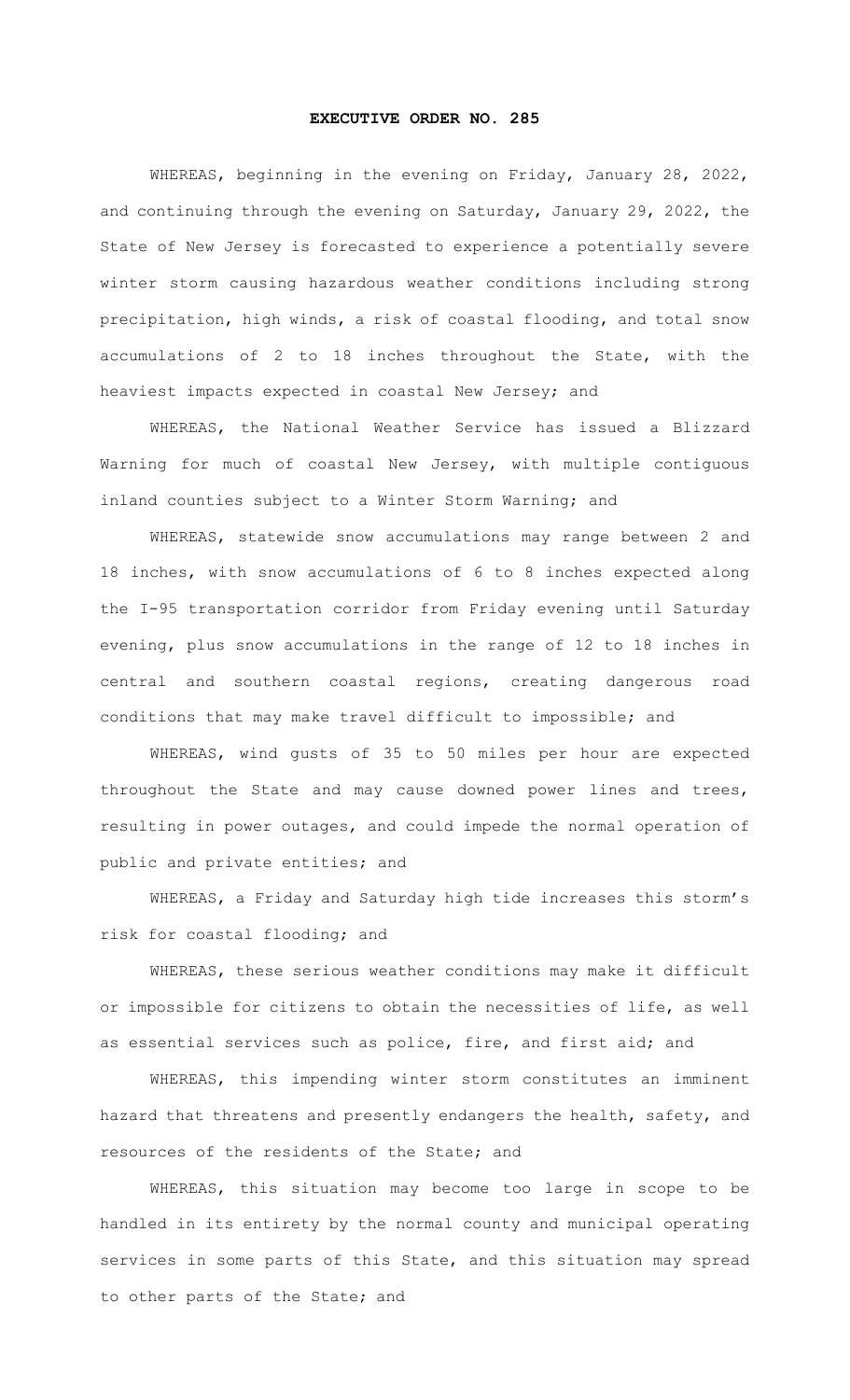WHEREAS, as part of the State's response to this winter storm, the Commissioner of the New Jersey Department of Transportation (the "Commissioner") will issue an Administrative Order(s) regarding commercial vehicle travel restrictions pursuant to N.J.S.A. 27:1A-5, N.J.S.A. 27:3A-3, and N.J.S.A. 39:4-8.3; and

WHEREAS, the Constitution and statutes of the State of New Jersey, particularly the provisions of N.J.S.A. App. A:9-33, et seq., N.J.S.A. 38A:3-6.1, N.J.S.A. 38A:2-4, and all amendments and supplements thereto, confer upon the Governor of the State of New Jersey certain emergency powers;

NOW, THEREFORE, I, PHILIP D. MURPHY, Governor of the State of New Jersey, in order to protect the health, safety, and welfare of the people of the State of New Jersey DO DECLARE and PROCLAIM that a State of Emergency exists throughout the State of New Jersey, effective at 5:00 p.m. on January 28, 2022; and I hereby ORDER and DIRECT the following:

1. I authorize and empower the State Director of Emergency Management, who is the Superintendent of State Police, to implement the State Emergency Operations Plan and to direct the activation of county and municipal emergency operations plans, as necessary, and to coordinate the recovery effort from this emergency with all governmental agencies, volunteer organizations, and the private sector.

2. I authorize and empower, in accordance with N.J.S.A. App. A:9-33, et seq., as supplemented and amended, the State Director of Emergency Management, who is the Superintendent of State Police, through the police agencies under his control, and with consideration of any Administrative Order issued by the Commissioner, to determine and control the direction of the flow of vehicular traffic on any State or interstate highway, municipal or county road, and any access road, including the right to detour, reroute, or divert any or all traffic and to prevent ingress or egress from any area that, in the

2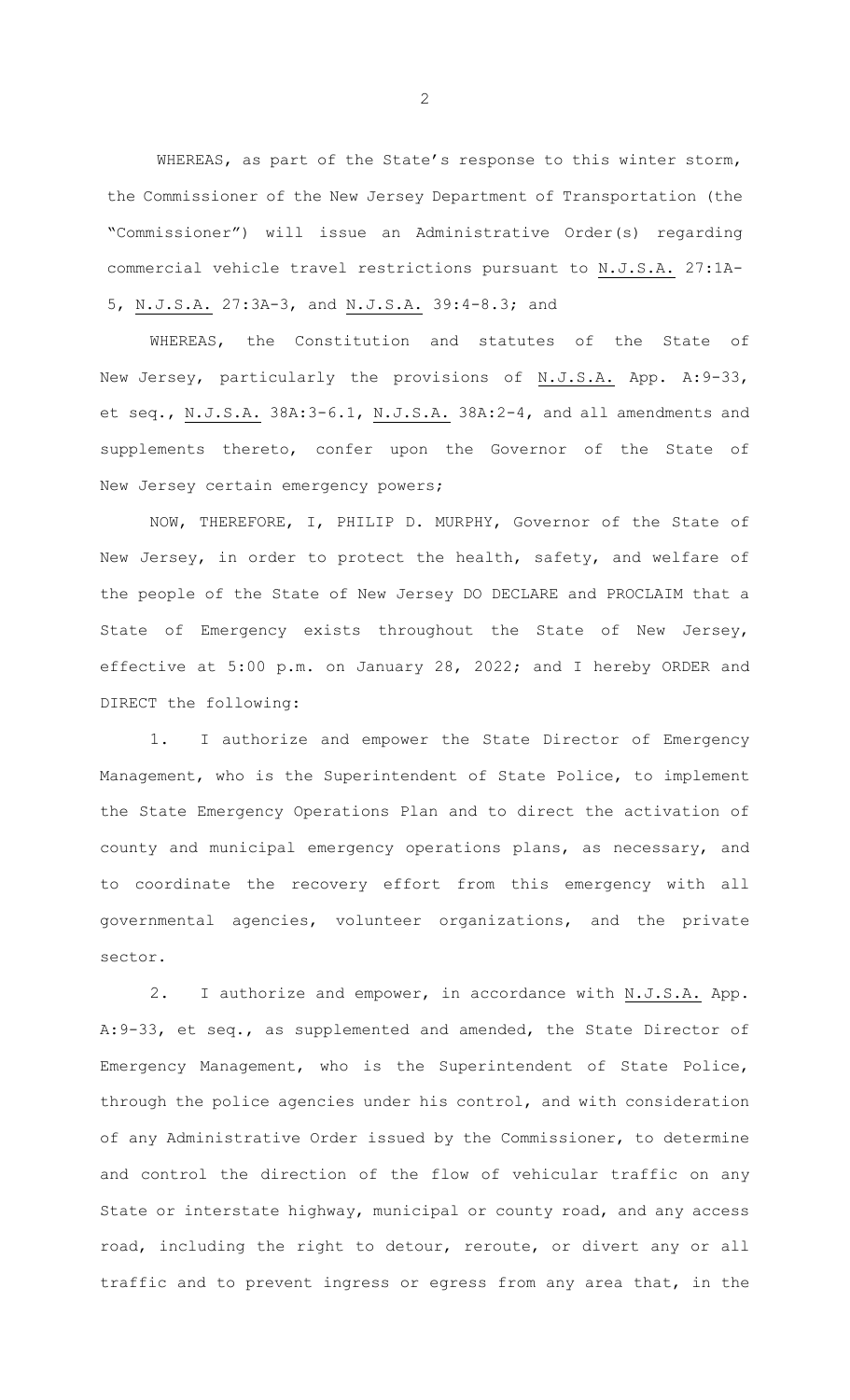State Director's discretion, is deemed necessary for the protection of the health, safety, and welfare of the public, and to remove parked or abandoned vehicles from such roadways as conditions warrant.

3. I authorize and empower the Attorney General, pursuant to the provisions of N.J.S.A. 39:4-213, acting through the Superintendent of State Police, and with consideration of any Administrative Order issued by the Commissioner, to determine and control the direction of the flow of vehicular traffic on any State or interstate highway, municipal or county road, and any access road, including the right to detour, reroute, or divert any or all traffic, to prevent ingress or egress, and to determine the type of vehicle or vehicles to be operated on such roadways. I further authorize all law enforcement officers to enforce any such order of the Attorney General or Superintendent of State Police within their respective municipalities.

4. I authorize and empower the State Director of Emergency Management to order the evacuation of all persons, except for those emergency and governmental personnel whose presence the State Director deems necessary, from any area where their continued presence would present a danger to their health, safety, or welfare because of the conditions created by this emergency.

5. I authorize and empower the State Director of Emergency Management to utilize all facilities owned, rented, operated, and maintained by the State of New Jersey to house and shelter persons who may need to be evacuated from a residence, dwelling, building, structure, or vehicle during the course of this emergency.

6. I authorize and empower the executive head of any agency or instrumentality of the State government with authority to promulgate rules to waive, suspend, or modify any existing rule, where the enforcement of which would be detrimental to the public welfare during this emergency, notwithstanding the provisions of the Administrative Procedure Act or any law to the contrary for the

3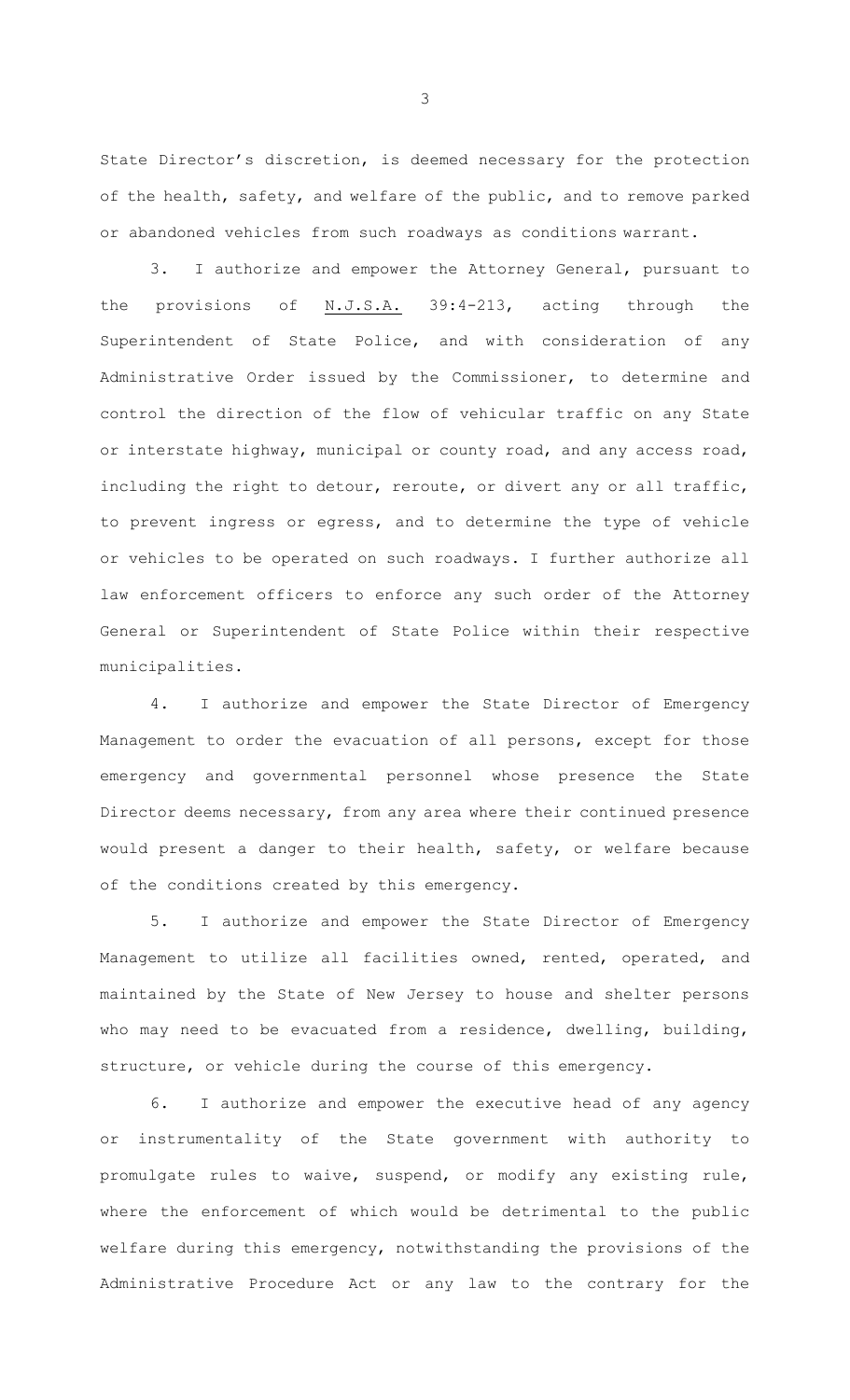duration of this Order, subject to my prior approval and in consultation with the State Director of Emergency Management. Any such waiver, modification, or suspension shall be promulgated in accordance with N.J.S.A. App. A:9-45.

7. I authorize and empower the Adjutant General, in accordance with N.J.S.A. 38A:2-4 and N.J.S.A. 38A:3-6.1, to order to active duty such members of the New Jersey National Guard who, in the Adjutant General's judgment, are necessary to provide aid to those localities where there is a threat or danger to the public health, safety, and welfare and to authorize the employment of any supporting vehicles, equipment, communications, or supplies as may be necessary to support the members so ordered.

8. In accordance with the N.J.S.A. App. A: 9-34 and N.J.S.A. App. A:9-51, I reserve the right to utilize and employ all available resources of the State government and of each and every political subdivision of the State, whether of persons, properties, or instrumentalities, and to commandeer and utilize any personal services and any privately-owned property necessary to protect against this Emergency.

9. In accordance with N.J.S.A. App. A: 9-40, no municipality, county, or any other agency or political subdivision of this State shall enact or enforce any order, rule, regulation, ordinance, or resolution which will or might in any way conflict with any of the provisions of this Order, or which will in any way interfere with or impede the achievement of the purposes of this Order.

10. It shall be the duty of every person or entity in this State or doing business in this State and of the members of the governing body and every official, employee, or agent of every political subdivision in this State and of each member of all other governmental bodies, agencies, and authorities in this State of any nature whatsoever, to cooperate fully with the State Director of Emergency Management in all matters concerning this State of

4